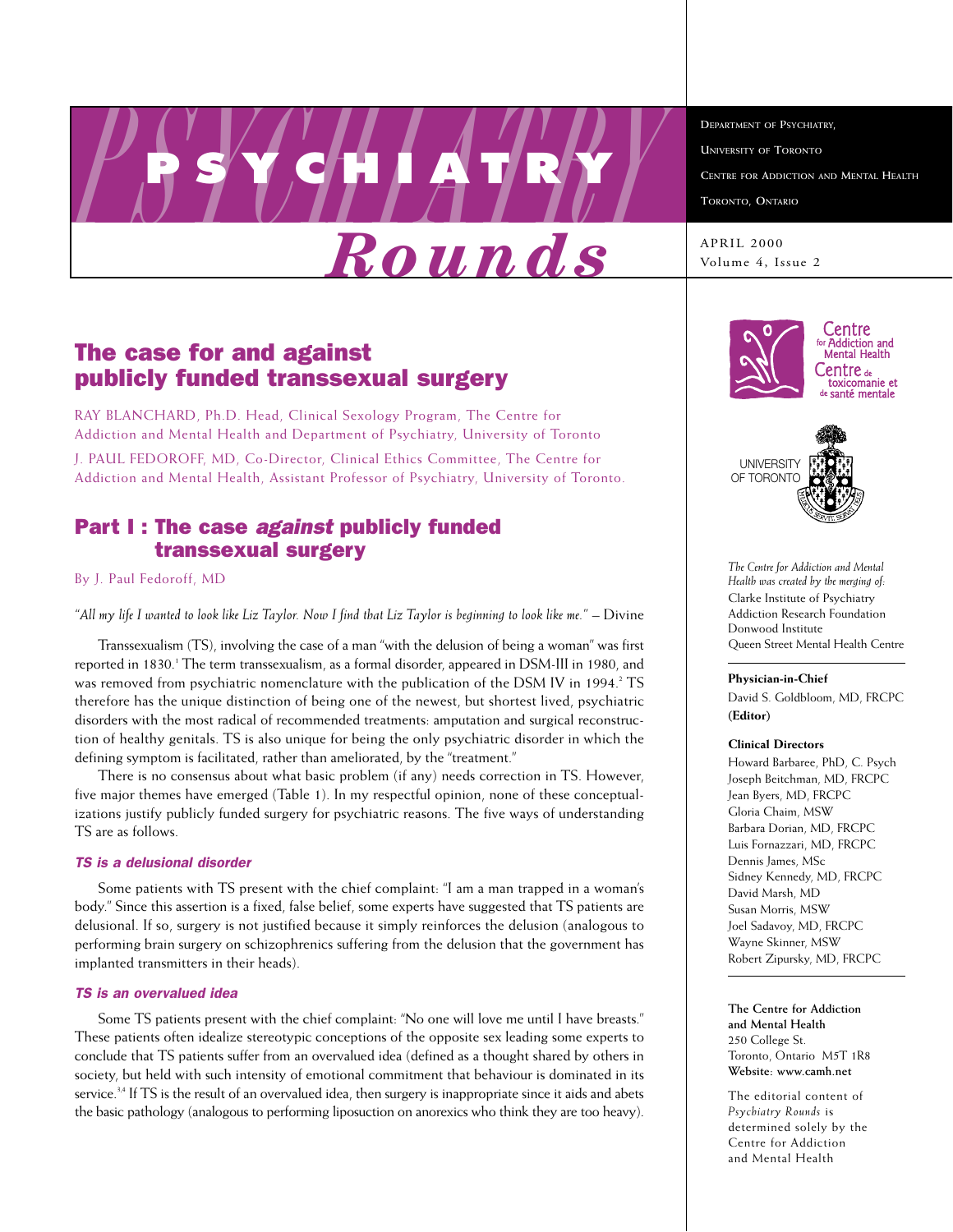#### *TS is a variant of normal.*

Some TS patients present saying simply: "I don't feel right living life as a woman," raising the possibility that TS can be understood as an extreme variant of gender identity. If so, then surgery is inappropriate since the condition to be treated is non-pathologic (analogous to administering testosterone to male homosexuals on the dually mistaken notion that homosexuality is a disease and that gay men are not "real men").

Recently, TS writers themselves have begun to argue that the unoperated TS phenotype is a legitimate state that does not require surgery any more than homosexuals need surgery to make their sexual orientation compatible with society's preconceptions.<sup>5</sup>

## *TS is a lifestyle choice*

Some TS patients present with somewhat solipsistic ideological complaints about perceived sex roles. For example, female-to-male TS patients may present with the complaint: "I want people to call me 'Mr.' " If TS is a voluntary lifestyle choice, then publicly funded surgery is inappropriate since the condition is a chosen lifestyle (analogous to prescribing anabolic steroids to athletes who want to augment their muscle mass).

This situation is not unusual. Many women decide their lives would be better if their breasts were a different shape. Similarly, many men decide they will be "less dysphoric" if they weren't bald. Neither group requires a psychiatrist to refer them to a surgeon.

#### *TS is a physical disease*

Some TS patients say: "My penis is an abnormal growth," arguing they have a body-disfiguring disease. A more plausible variant of this perspective suggests that TS patients suffer from an as yet undiscovered physiologic abnormality affecting their brains. If TS is the result of a physical disease, then it should be treated by experts in the affected physiologic system (analogous to individuals with achondroplasia who might initially present with a complaint that their hands are bigger, but who are referred to surgeons as soon as their pituitary tumour is diagnosed).

#### Typical arguments

It is important to note that no matter which perspective proves to be the correct one, there is not one that supports sex reassignment surgery as a "cure" for TS. Given that none of the conceptualizations of TS described above are ethically consistent with publicly funded surgery, the question arises as to how anyone could argue for it? I will now deal with the typical arguments in order to show how they are fatally flawed.

#### *1. People with TS ask for the surgery.*

This is true. However, many psychiatric patients ask for interventions that are not in their best interests. We do not help anorexics lose weight just because they ask for it.

## *2. People with TS say they are pleased with the surgery.*

This is partially true. Most reviews of post-surgical TS patients report "good outcomes" in 70%-90% of respondents.<sup>6</sup> However, there have been no scientifically conclusive follow-up studies. As a case in point, in the most recently published follow-up study<sup>7</sup> involving a three-year follow-up of 47 male to female patients who underwent transsexual surgery, only 28 patients (60%) were contacted, and only 11 directly (23%). Three are known to have died: one in a motor vehicle accident (details not disclosed), one from AIDS, and one from suicide in jail. Of the survivors, "all 28 expressed that they felt better from surgery." However, of those who said that orgasm was "very important for sexual satisfaction"  $(n=14)$ , only four (29%) reported inability to reach orgasm. Clearly, "satisfactory outcome" is in the eye of the beholder.

However, proponents of TS surgery have a much bigger problem to overcome than the current, inconclusive, methodologically flawed follow-up studies that have been published to date. The difficulty is that the subjects in TS surgery outcome studies are all people who have been carefully selected to be pleased with genital amputation and surgical reconstruction (according to standard criteria.)<sup>8</sup> Given these selection criteria, the fact that 100% of all outcome studies do not report 100% satisfaction with an irreversible surgical procedure is worrisome. If we had treatment programs to help anorexics lose weight, or help agoraphobics stay at home, or help OCD patients wash their hands more, I predict they would all be highly rated by the survivors just as TS surgery is by its survivors.

## *3. The negative studies of TS outcome are methodologically flawed or politically motivated.*

This is true. All studies are subject to criticism. However, for every unsatisfactory "negative" study, an equally unsatisfactory "positive" study can be presented. This is the problem. At the same time that psychiatrists began arguing that TS surgery was a legitimate "cure," they were also arguing for clitoridectomies for females who masturbated.<sup>9</sup> However, the onus for proof of efficacy should be on the advocates of irreversible genital mutilation, not on the opponents. Many non-TS men who accepted penile implants as a cure for erectile dysfunction likely regret not waiting for the discovery of sildenafil (Viagra).

## *4. Nonsurgical treatments are unsatisfactory.*

This is true. Although spontaneous remissions of TS have been reported,<sup>2,10</sup> most people with this condition have a chronic course. Nevertheless, therapeutic nihilism is not an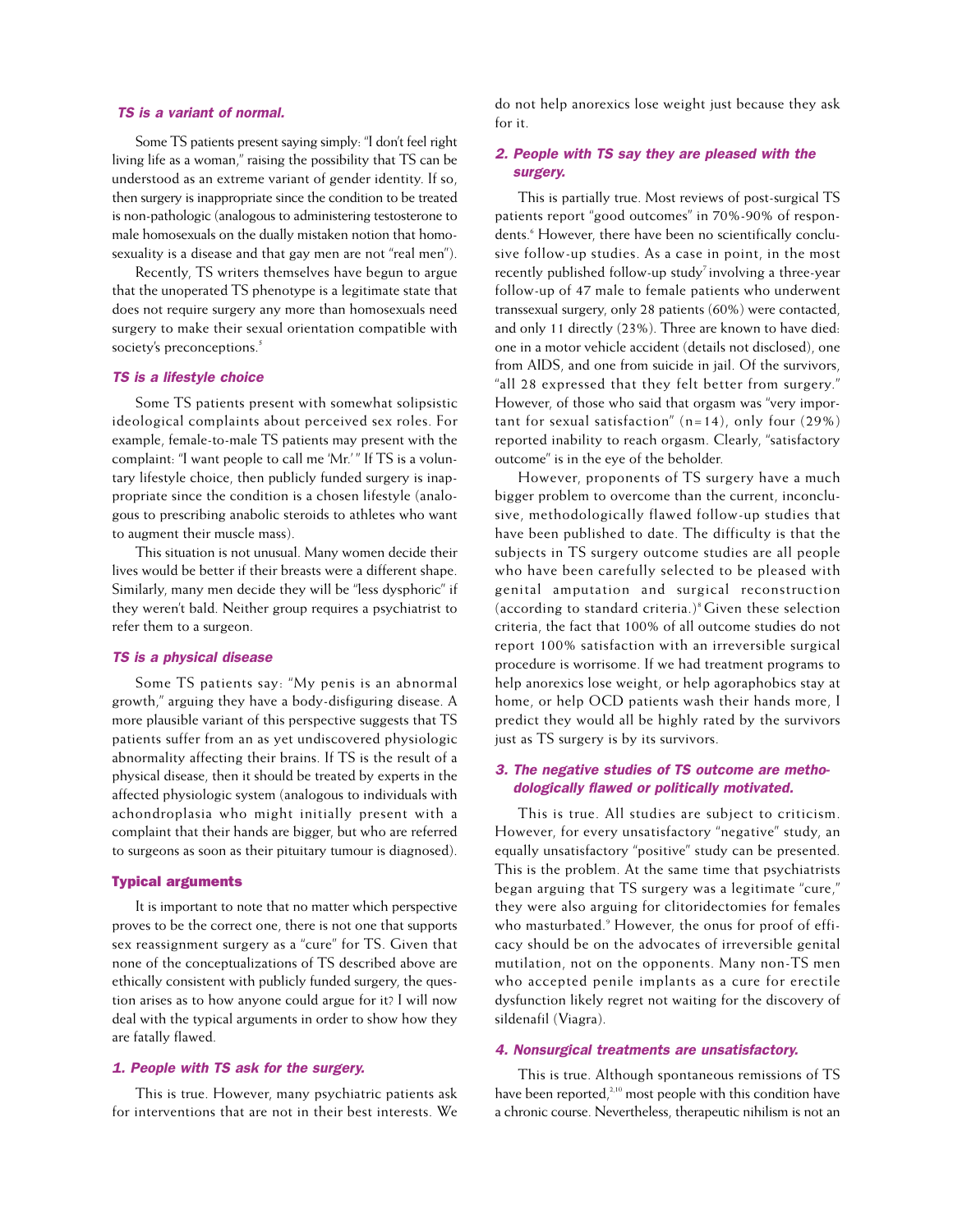#### Table 1: Understanding transsexualism

| lf                                                                 | <b>Then</b>                                                            |
|--------------------------------------------------------------------|------------------------------------------------------------------------|
| TS is a psychotic illness<br>(eg. Monosymptomatic hypochondriasis) | Surgery is inappropriate because it accepts<br>the delusion as reality |
| TS is an overvalued idea<br>(eg. Anorexia nervosa)                 | Surgery is inappropriate because it aids<br>and abets the disorder     |
| TS is a normal human variant<br>(eg, Homosexuality)                | Surgery is an individually elected choice                              |
| TS is a lifestyle choice<br>(eg. Steroids for athletes)            | Surgery is an individually elected choice                              |
| TS is a physical disease<br>(eg. Achondroplasia)                   | The diagnosis should be made by experts<br>in physical disease         |

indication for surgery. If TS is a psychiatric disorder, psychiatrists should endeavour to help patients with TS to live with their affliction (as we do with other chronic psychiatric disorders). If the current treatments are not always successful, we should say so. If our patients choose non-psychiatric remedies, we should advise them of the risks and offer to help them with the consequences of their decisions. However, psychiatrists should never advocate irreversible, unproven solutions to problems which are known to spontaneously remit<sup>10</sup> or which appear to improve prior to surgery.<sup>11</sup>

#### *5. We can't wait until we find a cure.*

This is false. Psychiatry has historically supported lobotomies for schizophrenics; hysterectomies for hysterics; and clitoridectomies for "nymphomaniacs." Given that we do not know the etiology 12 or prognosis of TS without surgery; given that TS patients show substantial improvement *before* surgery;<sup>13</sup> given that TS patients do not always report satisfaction;<sup>14</sup> and given that clinics which do *not* offer surgery for TS do not report worse outcomes, can we advocate surgery? Psychiatrists are first and foremost physicians. As such, we should heed the advice which has served our physician colleagues well: *Primum, Non Nocere* (First, do no harm).<sup>15</sup>

## *6. If we don't offer surgery, our patients will just go elsewhere.*

This may be true. However, it is not a justification for an unvalidated surgical intervention. There may be surgeons who are willing to amputate penises and perform mastectomies on nondiseased organs without the recommendation of a legitimate gender identity clinic, but I doubt it. If these surgeons are in practice, they should

receive our condemnation. Most surgeons are dedicated to curing or ameliorating disease. They do not relish the thought of using their skills to amputate healthy organs.

#### **Conclusion**

Currently, TS is the only psychiatric disorder for which genital surgery is the mainstay of treatment. It is the only psychiatric disorder in which no attempt is made to alter the presenting core symptom. To date, there is no definitive evidence that surgery is more helpful than anything else.

Psychiatric advocacy of TS surgery has the following effects:

• it legitimizes surgery as a solution for a (presumably) psychiatric condition

• it simultaneously pathologizes TS as a psychiatric condition and as a surgically treatable disorder

• it does not affect the core symptom (belief that one belongs to the opposite sex)

• it confirms the TS person's belief that they are abnormal, pathological, and untreatable

• most importantly, it diverts resources from finding a true cure for this disorder toward a band-aid, unproven, and potentially misguided solution.

Finally, no one who has sat across from a man who is tearfully begging to be castrated can fail to appreciate the extreme anguish that TS patients endure. However, we also sit across from patients with Munchausen's syndrome who plaintively beg for the same procedure. Both would be "happier" if referred for surgery, but I maintain that our response should be the same: to humanely and respectfully save our patients from the consequences of their disorder, even if it means admitting we don't have a cure…yet.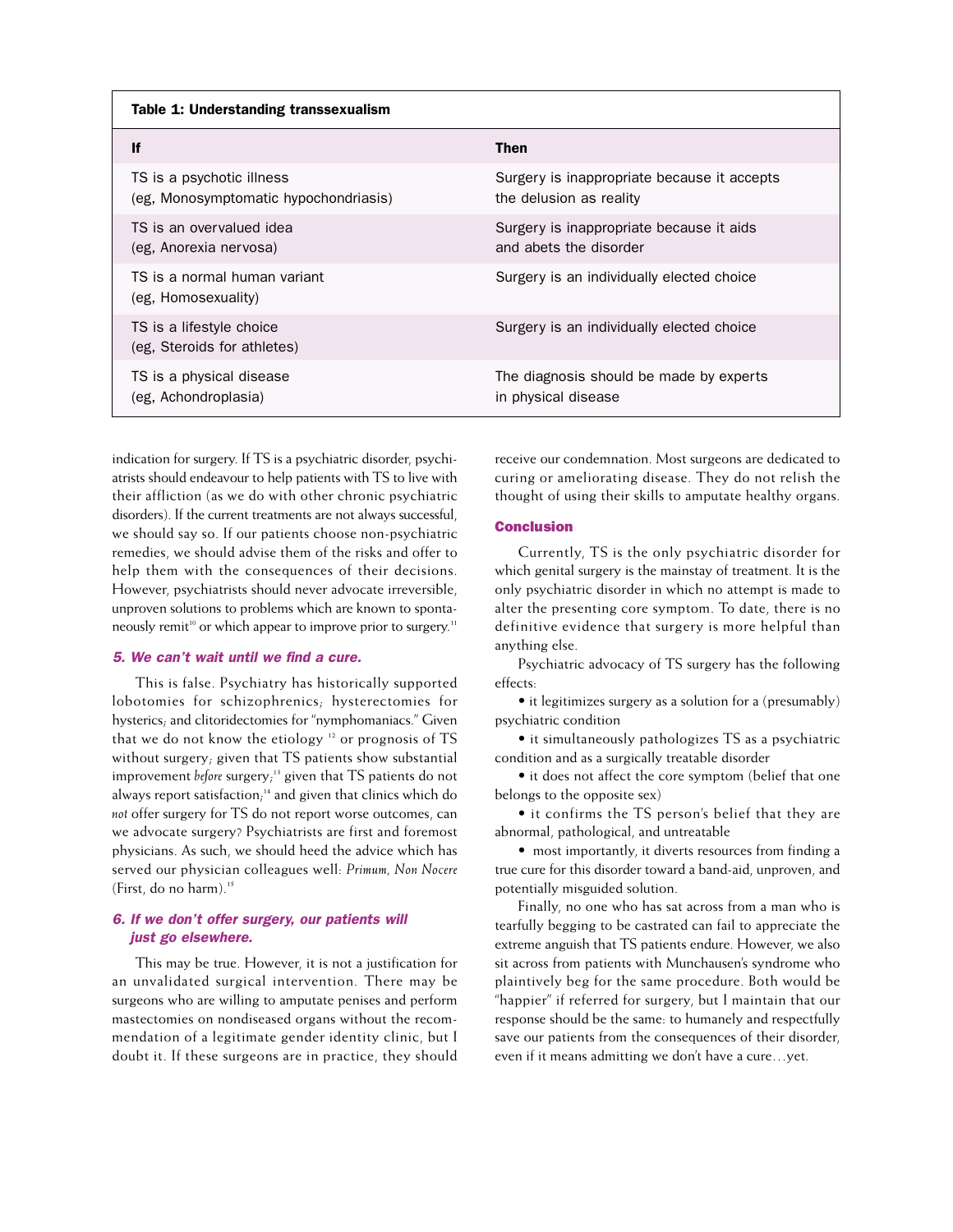## Part II: The case *for* publicly funded transsexual surgery

## By Ray Blanchard, Ph.D.

In his thoughtful presentation in Part I, Dr. Fedoroff has raised a number of issues about sex reassignment that merit serious consideration. I will attempt to respond to his specific points and to defend the standard view of mental health professionals involved in the clinical management of gender-dysphoric patients.

## Nosological position of transsexualism

#### *Transsexualism is a short-lived diagnosis*

Transsexualism (TS) is an ancient and wide-spread phenomenon. The hijras of India, for example, are a traditional community of men who dress and live as women and earn their living as entertainers, in particular, by singing and dancing at weddings, childbirth celebrations, and so on. Acceptance into the hijra community involves ritual castration and penectomy.16

TS was first recognized as a specific psychiatric disorder in the DSM-III. The diagnostic label, "transsexualism" was eliminated from the DSM-IV in favor of the broader term, "gender identity disorder," which applies to all persons who would previously have been diagnosed as transsexuals, as well as those with milder or remitting forms of gender dysphoria. This terminological change was a consequence of the effort to harmonize the diagnostic criteria for gender identity disorders in adults and in children (whom one would be reluctant to label as "transsexual"). Thus, TS has not been "removed" from the DSM, as is sometimes misunderstood; it has simply been renamed. The ICD-10, which also lists gender identity disorders as specific psychiatric disorders, retained the term "transsexualism."

#### *Transsexualism is a delusional disorder*

The phrase, "A woman trapped in a man's body" (*"Anima muliebris in corpore virili inclusa"*) was originally used to describe male homosexuality.17 Transsexuals seized upon this phrase as the only language available for explaining their predicament to themselves and for communicating their feelings to others. The great majority of patients understand full well that this is a *façon de parler,* not a literal statement of fact, and are not delusional in any normal sense of the word.

#### *Transsexualism is an overvalued idea*

I have never heard a patient say "No one will love me until I have breasts," but if I did, I might have to concede he has the data on his side. Blanchard et al found that postoperative transsexuals with breast implants were more likely to be cohabiting with a male partner.<sup>18</sup> Leaving aside my specific response to Dr. Fedoroff's specific example, I do not think TS meets the criterion of an overvalued idea. What sets transsexuals apart from the majority is not that the majority are less invested in the idea of changing sex, but that the majority do not entertain this notion at all.

## *Transsexualism is a variant of normal gender identity or a lifestyle choice*

These arguments have been advanced in recent years by a few transsexual activists who wish to avoid the stigma of being diagnosed with a mental disorder. The notion that TS is merely an extreme variant of gender identity is specious. The number of adults who are unsure what sex they are, or should have been, or would like to be, is vanishingly small. Gender identity is not distributed along some bell-curve, with transsexuals representing one tail of the distribution, and persons completely contented with their sex representing an equally tiny proportion at the other end.

The notion that transsexualism is a life-style choice is equally absurd. The "choices" confronting transsexuals are whether to endure a lifetime of frustration and misery, kill themselves, or risk – and often lose – their families, friends, and jobs in hopes of finding a happier life as the opposite sex. That is hardly analogous to deciding whether to rent an apartment downtown or buy a house in the suburbs.

## *Transsexualism is a physical disease*

A few studies on homosexual males<sup>19,20</sup> raise the possibility that transsexualism might, at the neuroanatomic level, literally represent a type of intersexuality. Such a conclusion would certainly change the complexion of the nosological debate. One might then ask who is more delusional – the transsexuals who claim they are "women trapped in men's bodies" or the person who continues to insist they are not. At present, however, the empirical data are lacking to decide this matter one way or the other.

#### *Transsexualism is what?*

If transsexualism is not a delusion, an overvalued idea, a normal variant, or a lifestyle choice, then what is it? A gender identity disorder, as Gertrude Stein might have said, is a gender identity disorder is a gender identity disorder. It is not, nor does it have to be, a subtype, species, or exemplar of any other psychiatric disorder, psychological state, or sociological phenomenon. It is *sui generis* and was recognized as such by the framers of the DSM-III, who placed it in its own section: Gender Identity Disorder. What forms of treatment are or are not appropriate for other types of psychiatric disorders is simply not relevant.

## Surgical treatment of TS

The clinical management of TS has always been a purely empirical, trial-and-error undertaking. Sex reas-

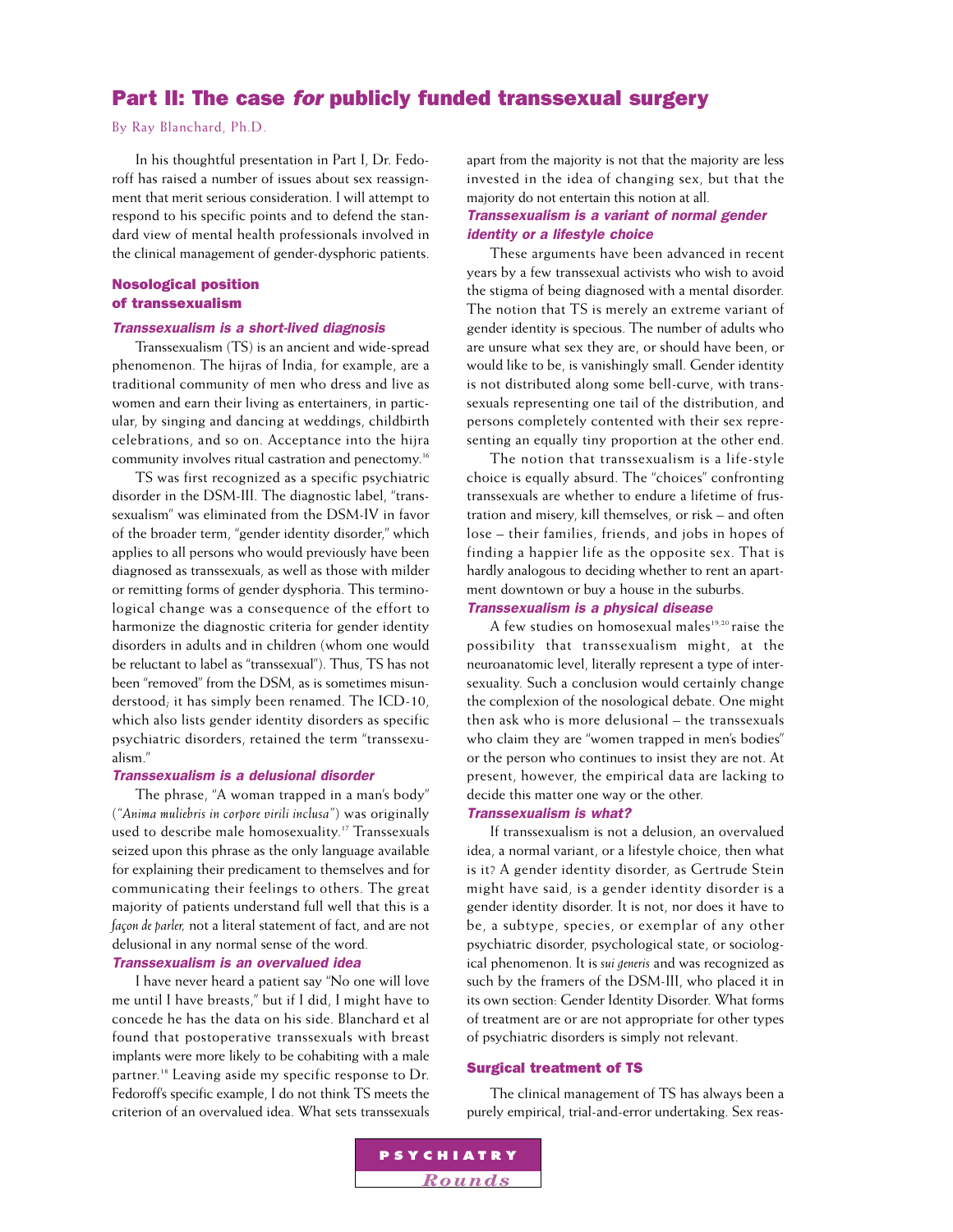signment surgery has continued to be one of its treatment modalities partly because nothing better has come along to replace it and partly because the bulk of available evidence indicates that it does enable patients to live more comfortably with their gender identity disorder.

It is important to understand that, at reputable gender identity clinics, sex reassignment is not the first treatment offered to patients, but rather, it is the last. At the CAMH Gender Identity Clinic, for example, patients are required to live full-time as the opposite sex for two years before they are even considered eligible for surgery; our requirements further specify that patients must work, attend school, or perform *bona fide* charity work in the cross-gender role during this trial period, and that they must provide us with documentation proving they have done so. This requirement alone screens out the 80% of new referrals whose gender dysphoria is clearly not strong enough to merit sex reassignment, and gives the other 20% plenty of time to decide whether life in the cross-gender role is, in fact, a substantial improvement over life in their original gender role. The positive outcomes described below partly reflect the fact that mental health professionals have traditionally been very conservative in approving patients for sex reassignment surgery. *Therapeutic impact of sex reassignment surgery*

Several reviews of the treatment outcome literature have concluded that sex reassignment surgery alleviates emotional distress and improves psychosocial adjustment in transsexuals.21-24 Individual studies have examined various areas of functioning. Sex reassignment surgery has been shown to be associated with improvements in psychiatric symptomatology, especially anxiety and depression, $25-27$  with improvements in patients' love relationships and sex lives,<sup>25,28-30</sup> and in their social lives.<sup>27</sup> The effect of sex reassignment surgery on patients' economic circumstances is more complicated. Better economic adjustment appears to be associated with the male gender role, regardless of the transsexual's biological sex, and regardless of whether this is the role of choice. Therefore, the socioeconomic consequences of sex reassignment are more positive for female-to-male than for male-to-female transsexuals.<sup>18,25</sup>

#### *Consumer satisfaction*

One of the most striking and consistent findings in the surgical outcome literature is the overwhelming proportion of transsexuals who express satisfaction with their decision to undergo sex reassignment surgery. Blanchard et al,<sup>31</sup> for example, investigated 111 postoperative transsexuals who had been surgically reassigned for at least one year, representing a

follow-up rate of 84%. The mean follow-up interval was 4.4 years. Only 4 patients expressed regrets, leaving a satisfaction rate of 96%.

If patients' claims of greater happiness were accompanied by objective evidence to the contrary – frequent suicide attempts, psychiatric hospitalizations, general deterioration in social relationships – one would be justified in dismissing their self-reports as the result of denial or cognitive dissonance reduction. As I indicated in the previous section, however, the objective evidence, far from belying patients' reports of satisfaction with surgery, tends to confirm them. It therefore appears that patients' hopes of a happier life in the cross-gender role are, in fact, realized.

#### *Treat or wait?*

If a non-surgical cure for transsexual feelings was within sight – say 3-4 years away – attending clinicians should and would advise their transsexual patients to wait for that cure, rather than undergo irreversible and merely palliative treatment. The reality is that we are perhaps decades away from the most basic scientific understanding of normal gender identity development, let alone any prospect of treatments that would reverse cross-gender identity in transsexual adults. To recommend to patients presenting *today* that they accept no treatment short of a "cure" is to recommend that they relinquish their hopes for salvaging a blighted and tragic life – something few of us would willingly accept for ourselves or for our families.

#### Rationale for public funding

The reasons for treating psychiatric disorders are so obvious that they are rarely discussed: certainly there is the alleviation of human suffering, perhaps also enhancement of patients' ability to contribute to society, or a reduction of the burden they place on their families. The ability of reassignment surgery to accomplish these goals, especially the first, compares favorably with that of many other psychiatric treatments and is therefore equally deserving of public funding.

## **Summary**

• Transsexualism is recognized as a psychiatric disorder by the American Psychiatric Association and by the World Health Organization.

• Sex reassignment surgery is the treatment of last resort for transsexuals who cannot achieve peace of mind in their original gender role.

•.There is ample evidence that sex reassignment improves transsexuals' psychosocial adjustment, in particular, their mood and morale.

• The overwhelming majority of patients express satisfaction with their decision to undergo sex reassignment.